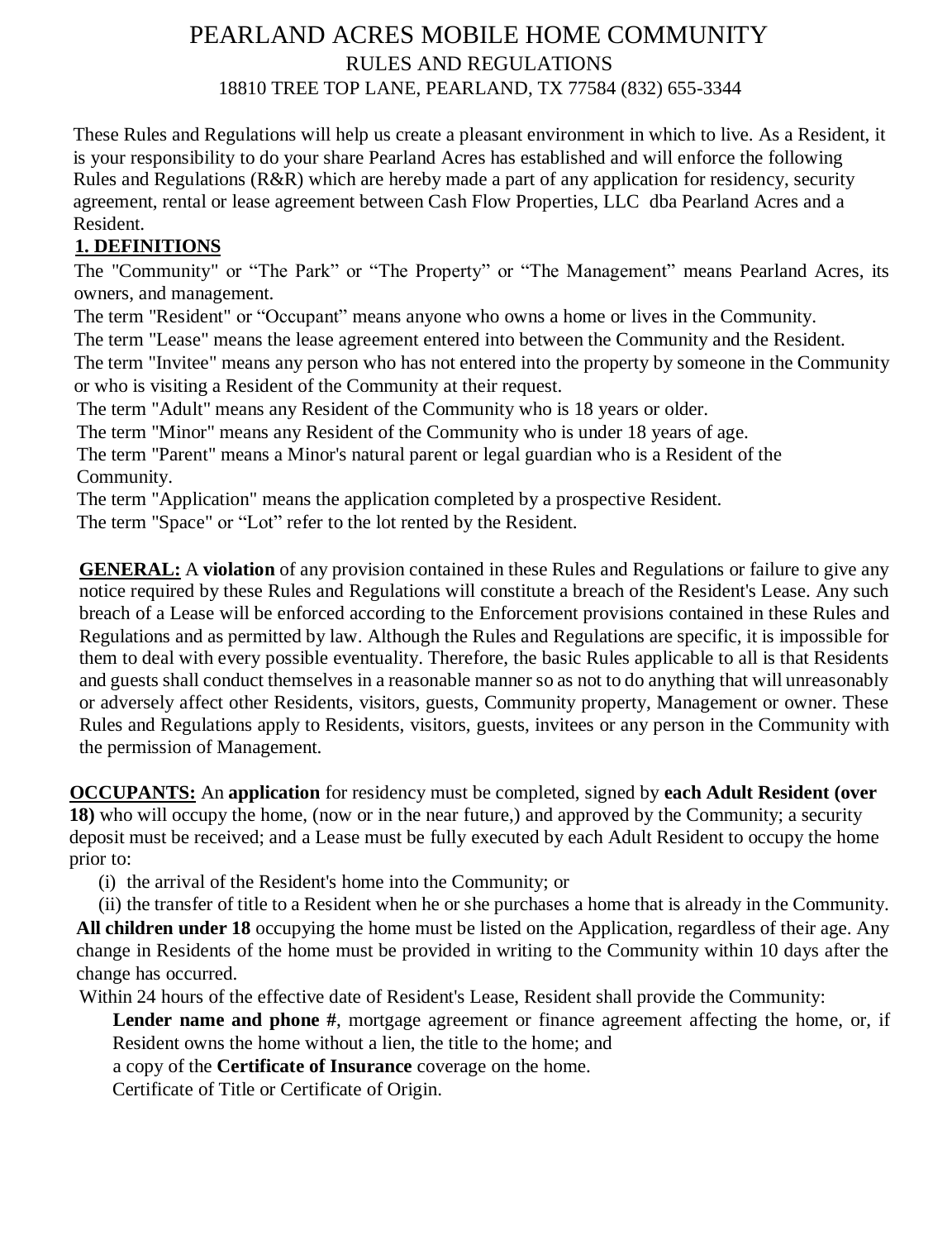If applicant has purchased a home already in the Community with seller financing and the Title has not actually been transferred to the Resident, the Owner of the home providing the financing AND the Resident herein must sign the Rental Agreements.

To promote safety in the community, the community requires any person NOT on a mutually executed rental agreement staying in any home for more than 48 hours to register with the Management at the Leasing Office in the front of the property.

When residents allow friends and family members, not on the mutually executed rental agreement, to move into any home on the property, a charge of \$50.00 per person per month will be added to the rent for each person living in the home that was not listed on the original rental agreement.

Adult Invitees who have resided in the home for more than 14 days will no longer be considered Invitees and are required on day 15 to deliver to the Leasing Office and receive a receipt for same, a complete and signed Rental Application (available on the PearlandAcres.com website), subject to Community approval of their back ground.

No person may occupy a Residents home for more than 14 days in a calendar month or 21 days in a 12 month period unless that person has been approved by Management for residency in the Community, and if applicable, a signed Lease Agreement is completed and approved.

**Sex offenders** are absolutely prohibited from residing or visiting Residents on the property. It is the obligation of the Resident to enforce this prohibition and, for everyone's safety, not invite felons into the community. Repeatedly inviting felons into the park will result in an immediate eviction filing.

The Community reserves the **Right to Terminate** the Residents' right to reside in the Community if Resident:

- (i) fails to pay space rent, utility charges, or other agreed upon amounts
- (ii) does not maintain their lot and home in a clean, satisfactory, kept condition
- (iii) fails to comply with any Park Rules
- (iv) fails to park their vehicles in appropriate areas

Homes, storage buildings, etc. may only be **moved in and out** of the community during the regular business hours with notice to the leasing office and agent no less than 7 days' notice to enable the Owners to notify all tenants in the path of the move and ask all vehicle owners to clear the roads.

#### PAYMENTS

All payments must be made by money order or cashier's check. NO CASH IS ACCEPTED. All rents are payable in advance and are due on the first day of the month. A late charge of \$25.00 and \$5 per day thereafter will be charged if the rent is not received by Management by midnight on the 5th of the month regardless of the day of the week.

**QUIET HOURS**: All sources of noise shall be kept at a level so as not to disturb or cause complaint by other Residents. No loud parties or excessive noise is allowed at any time. Boom boxes and loud car stereos shall be kept at a level so as not to disturb any other Resident. The hours of 10:00 PM to 7:00 AM shall be "Quiet Hours", during which time noise from all sources must be restricted to a level which cannot be heard from outside the Resident's home.

## **CONDUCT**

All Residents have the **right to quiet and peaceful enjoyment** of their space. No Resident or Invitee may harass or otherwise limit other Residents' peaceful enjoyment of their space or the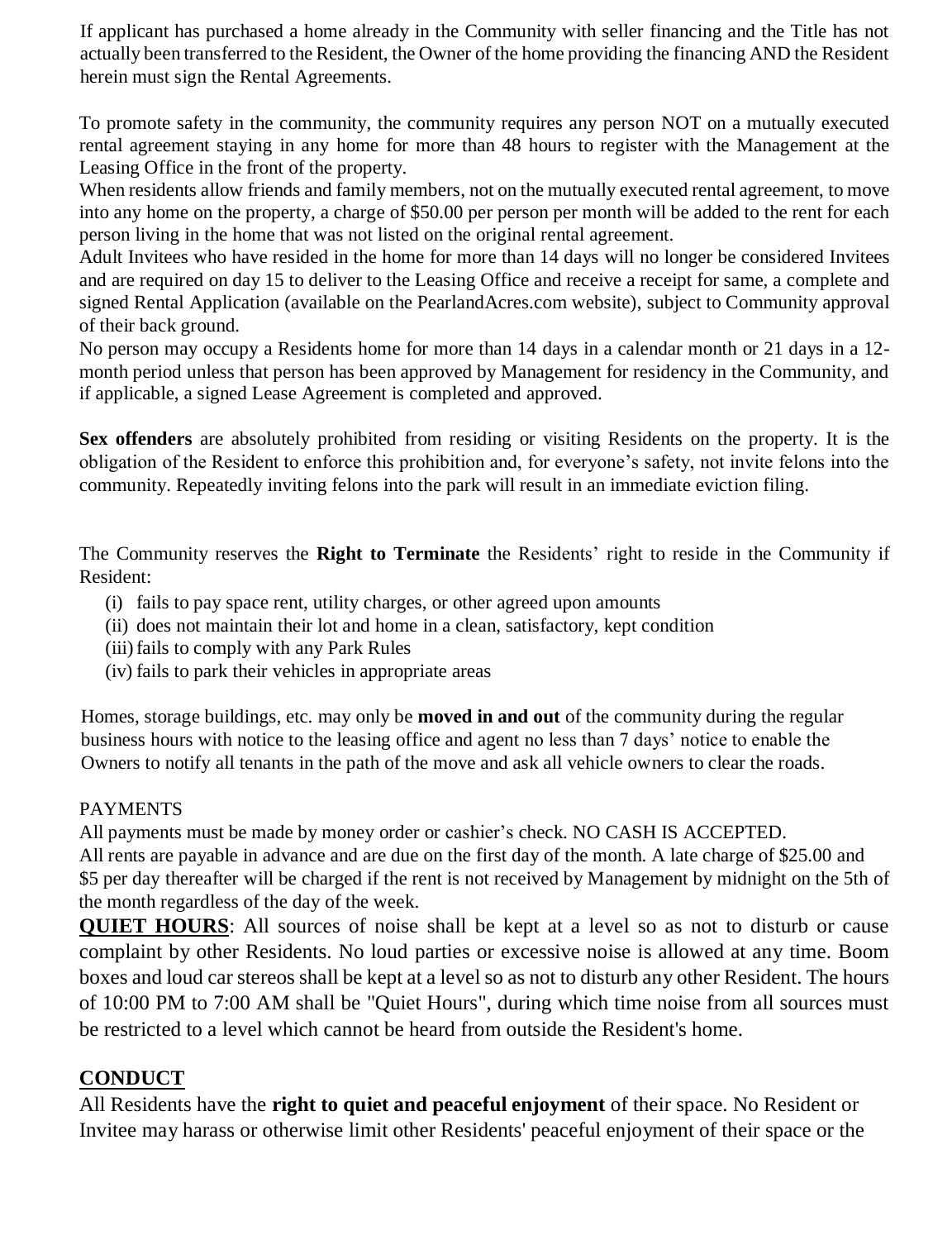Community including but not limited to the disturbance of Residents at any time with/by pets, vehicles, music, loud voices or sound. Loud parties and drunkenness will not be tolerated anywhere in the community at any time.

Residents and their visitors and guests must abide by all federal, state, county and city laws, ordinances, curfews and zoning **regulations and laws**. Residents and their visitors and guests must conduct themselves so as not to place the Community in violation of any such laws, ordinances, curfews and zoning regulations. Manufacturing, delivering, or possessing a controlled substance or drug paraphernalia is PROHIBITED. Residents and their guests or visitors **may not trespass** through or onto another Residents space, unless permission is granted by Resident.

The Community is private property. Management reserves the right to refuse admittance to anyone and prevent trespassing.

Residents shall not engage in any conduct that constitutes a **substantial annoyance or da**nger to other Residents. There shall be no display of knives, guns, or other weapons, or discharging of firearms, air guns, or paint-ball guns in the Community.

Any Resident who vandalizes, alters, **neglects or otherwise destroys** Community or other property will be responsible for paying all costs incurred in restoring that property to its original condition. This includes break one's own water or sewer lines.

Residents are responsible for any **damage done by their visitors and guests**. **Residents are responsible** for (1) the conduct of all persons and pets in their home, including visitors, guests and their children, (2) their compliance with the Lease Agreement and the Rules and Regulations, and (3) any and all charges, losses, or damages arising from or related to their misconduct, breach, or noncompliance by any visitor, guest or child.

Residents are encouraged to **report to Management** and/or police, immediately all incidents of vandalism or misbehavior they observe.

NO PERSON SHALL WALK AROUND PARK WHILE **DRINKING ALCOHOLIC** BEVERAGES. If you wish to drink alcohol, stay in your space. Do not walk around the park while drinking. There is no loitering around the store up front. Violators can be subject to eviction.

**PARENTAL GUIDANCE REQUIREMENTS**: Residents with children are responsible for the actions of their children. During the hours of 9:00 PM (10:00 PM in the months of June, July and August) to 6:00 AM, no one under the age of 18 may be anywhere on the Community premises except in their home, lot or vehicle, unless they are accompanied by a parent or legal guardian or have written permission of the Management. Any damage caused by a child of a Resident is the responsibility of the parent or guardian of the child. Young children should not ever be allowed to wander through the Community by themselves as vehicles are known to speed through the park. It is the parent(s) responsibility to insure that their children are supervised at all times.

Children who have motorized scooters, or any other type of riding vehicle shall not ride said vehicles on any empty space. If child(ren) rides on an empty space and causes any damage, the Resident will be responsible for the cost of the repair(s). Four wheelers are not allowed to be ridden anywhere in the park.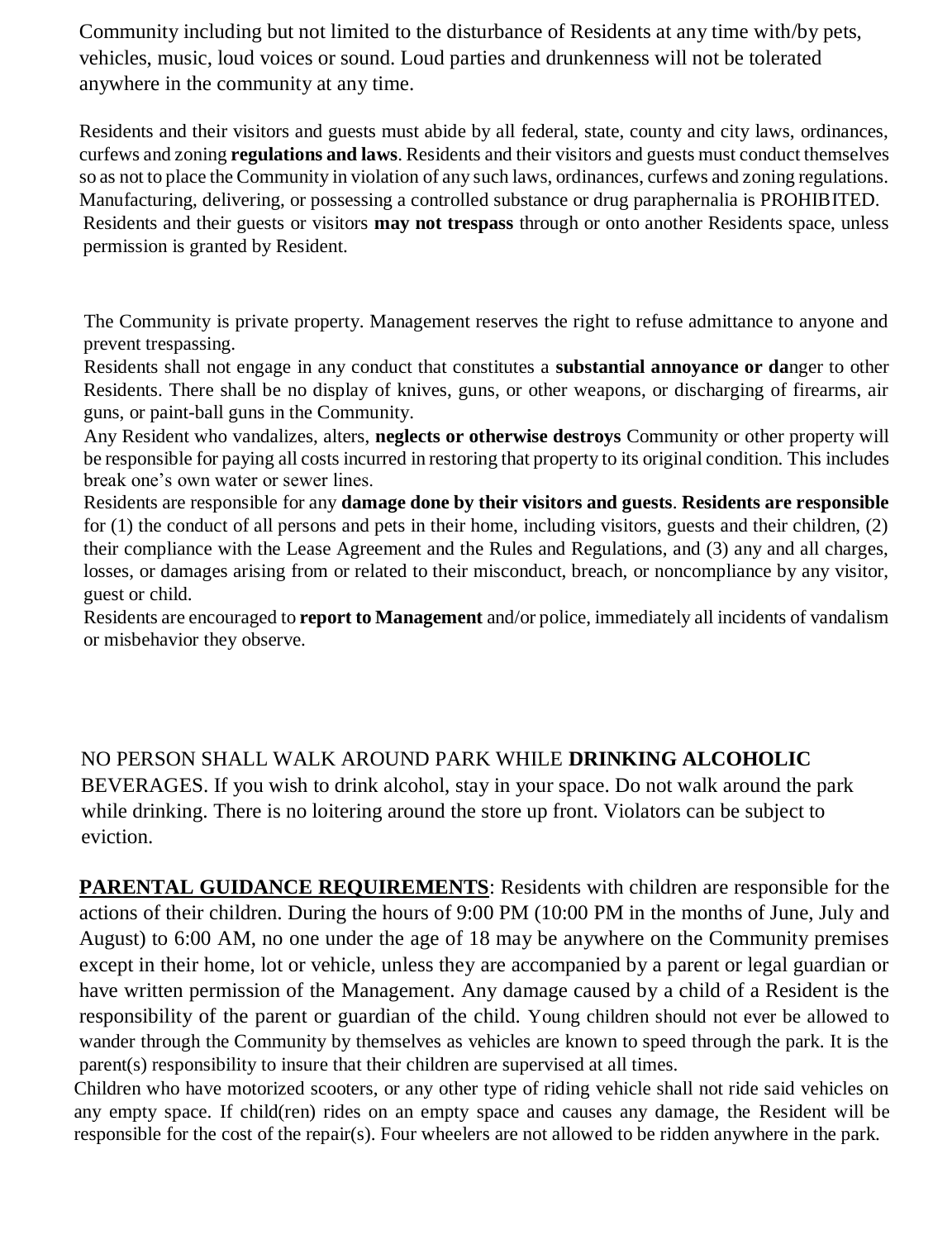## **OCCUPANCY OF LOTS AND HOMES**

(a) The Community may lease any space in the Community to any person whether that person has children or not. In Accordance with the Fair Housing Authority regulations, segregation of residential living areas of the community by adult or family status is not permitted.

(b) No more than one adult family per home is allowed without prior approval of management.

(c) Occupancy of the Community shall be at the sole and exclusive risk of the Residents or their Invitees. The management and/or owners assume no liability or responsibility for loss or injury due to fire, theft, accident, and damage to property, or death to persons.

(d) Additional risks incurred are the risks associated with living near trees. Residents agree to purchase insurance on their homes as part of the Lease Agreement and Rules and Regulations. Should there be a loss or damage incurred as a result of a tree in any way, Resident holds harmless the Management and will file any claim with their insurance company. Should Resident, in their opinion, find what he deems to be a hazard or health risk, Resident agrees to notify management in writing of the hazard. An example would be a dead tree branch or other abnormality that could potentially cause injury or accident.

(e) Residents agree not to commit acts or misdemeanors, which would place the management or owners of these premises in violation of any law or ordinance. Residents must obey all federal, state and local laws, regulations and ordinances.

(f) No Resident may lease or otherwise assign the right to occupy his or her home or home site.

(g) All Residents must sign, agree to, and abide by:

- (i) these Rules and Regulations
- (ii) the application for residency
- (iii) his or her Lease; and
- (iv) any applicable Addendum to the Lease
- (h) All Residents are bound by these Rules and Regulations whether they have signed them or not.

(i) The Community reserves the right to approve or disapprove any prospective lessee who is seeking to lease a space from the Community. However, the Community will not discriminate against any prospective lessee on the basis of race, color, religion, sex, national origin, handicap status, sexual orientation or familial status.

(j) Prior to leasing a space to a prospective lessee, the Community will require:

(1) a credit report acceptable to the Community;

- (2) a verified six month employment history;
- (3) a verified two-year history of prior residences;
- (4) fully completed application and application fee;

(5) background check;

By completing the Application, the prospective Resident consents to the Community's obtaining such information.

(k) The maximum number of occupants per home is set by the Texas Property Code and the Federal Fair Housing Act. The Community must approve any change in the number of persons occupying a home. Residents must notify the Community within 10 days of any change in occupancy as described in paragraph 3C of these Rules and Regulations. The amount of people allowed to live in home is determined by The State of Texas. Per state guidelines there are only two (2) people per bedroom. i.e. .

. One bedroom home, maximum of two people. Two bedroom home, maximum of four people. Three bedroom home, maximum of six people, etc

(l) Resident agrees to provide updated information on himself and the other occupants of his household. Management will periodically request that all residents complete a "Resident Information Update", and Resident agrees to provide this information as soon as possible.

(m)Any person who has been evicted from the property is not allowed to move into any other home in the property, regardless of who owns the home. Once you have been evicted, you are not allowed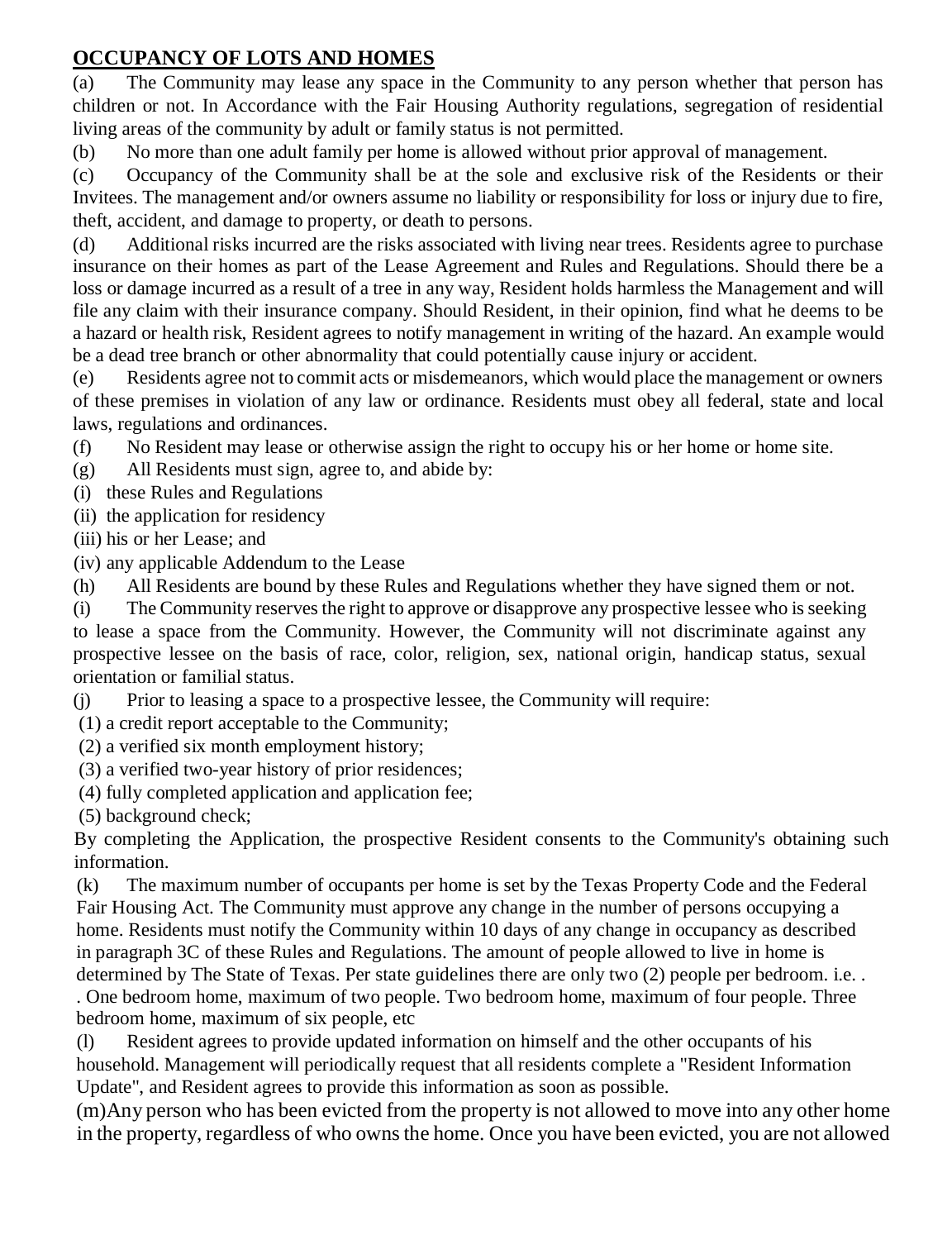back on the property and you will receive a Criminal Trespass and can be arrested if you come back.

# **TRAFFIC**

(a) A 10 mile per hour speed limit must be observed in the entire Community. Please use extreme caution and be particularly alert for children. (b) Any operator of a vehicle within the Community must have a valid operator's license. All traffic laws that are in effect in Brazoria County are in effect within the Community.

(c) Speeding or reckless driving behavior will not be tolerated.

(d) Streets are fire lanes.. .. No parking on the streets is allowed. No parking on the grass or other nondesignated area is permitted.

(e) Fines for violating rules by guests or invitees will be imposed against the Resident.

(f) Tenants and guest must STOP at STOP signs! Habitual violators will be given violation notice(s), fine(s), and possible a Notice to Vacate. Tenants are responsible for guests and visitors.

## (g) SPEED LIMIT, STOP SIGNS, AND PARKING:

A 10 mile per hour speed limit must be observed in the entire Community. Please use extreme caution and be particularly alert for children.

Tenants and guest must STOP at STOP signs! The Stop signs are there for a reason!

(h) All vehicles must be parked in a driveway or other designated parking space. Do not park on grass, street, or between trailers

## **VEHICLES, PARKING AND MAINTENANCE**

(a) All vehicles must be parked in a driveway or other designated parking space. A two-car driveway comes with each space. Any resident with more cars than driveways, including others living at the home, are required to be approved in writing by management.

(b) Vehicles must be parked only in the designated parking area on each space. There will be no vehicle parking on the street, or on lawns by Residents or their guests or visitors. Residents' vehicles parked in the Community must be listed on the Residents Application and Lease agreement. Vehicles not listed on the Lease agreement will be deemed unauthorized. The Community may require all authorized vehicles to be further registered with Management.

(c) The only vehicles permitted in the Community are passenger cars, pick up trucks, and service vehicles required by the Community for maintenance and upkeep. Resident must request written permission, which Community may or may not grant in its sole discretion, prior to using any other vehicle on Community premises.

(d) All vehicles operated or parked within the Community premises must be street legal and have a current inspection sticker, registration, tags and proof of insurance and be used on a regular basis. Vehicle must not create excessive noise, exhaust or disturbance of any kind. Vehicles which do not comply with the above conditions will be considered unauthorized.

(e) Unauthorized vehicles in the Community or vehicles parked in an unauthorized area may be towed or impounded at the owner's expense.

(f) No major mechanical work is to be performed at Resident's space or elsewhere in the Community. This includes, but is not limited to, engine overhauls, replacement of timing chains, brake jobs, oil changes, radiator replacement or repairs, exhaust system replacement or transmission repairs or replacement. A VEHICLE CANNOT BE ON JACKS AT ANY TIME! ! No waste oil, grease or other fluids may be discharged anywhere in the Community. Painting of vehicles is prohibited in the Community.

(g) **Parking:** Most homes have parking spaces for two or three normal sized vehicles.

**All vehicles MUST have a parking permit fastened to the windshield.** You request them online.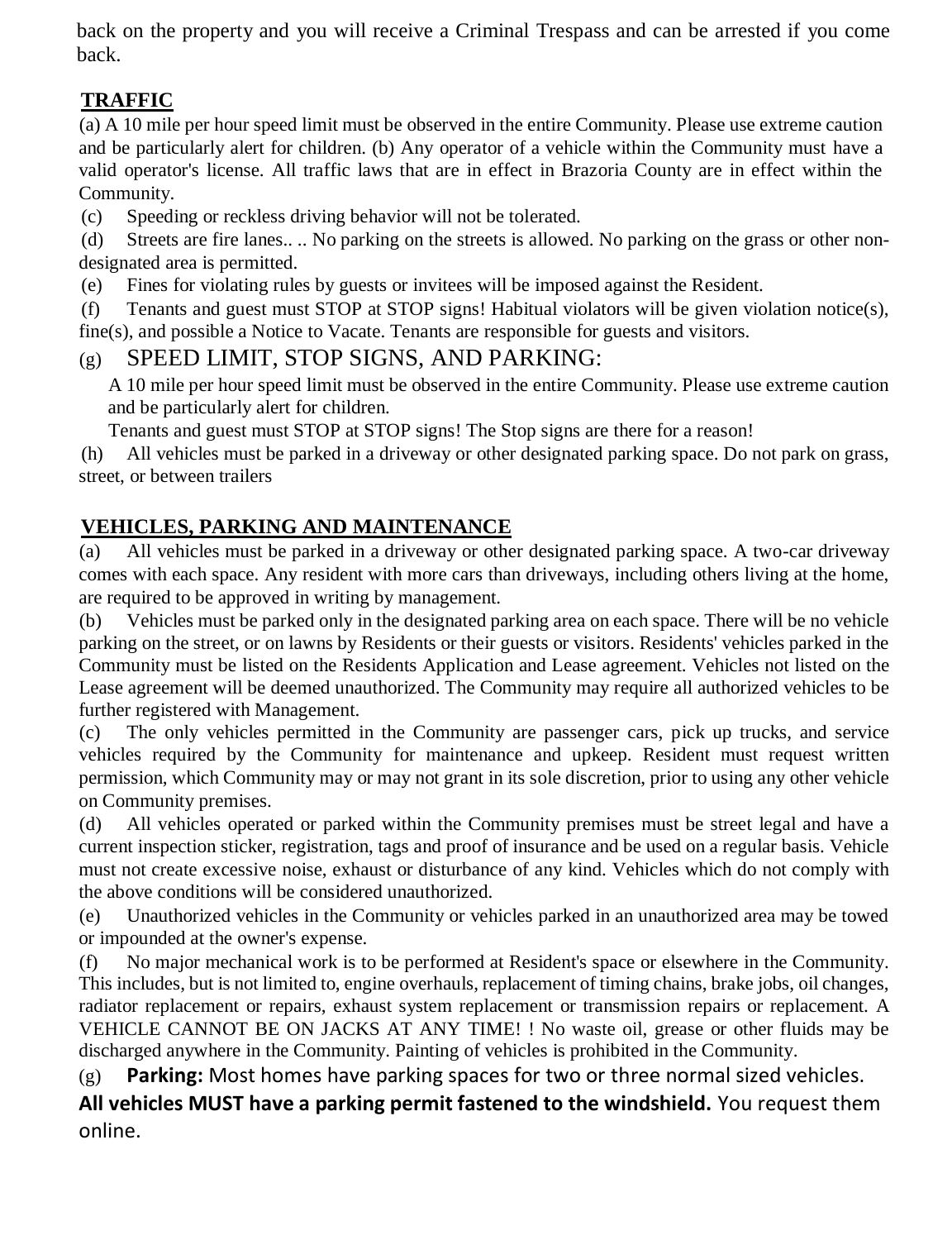(h) If you absolutely need to use your front yard for parking instead of grass or garden, please come to the office and tell us what material you will be placing on it so it does not get wet ruts from your tires. And please park square to the home not diagonal, sticking out into the street. Never park into your neighbor's parking space or driveway.

#### . **UTILITIES**

(a) **Water Shut Offs**: This happens mostly because the water lines behind homes is damaged, often by lawn mowers or children. Most of the time occupants report the problem when it explodes. Too late. **Please report small leaks around your home BEFORE they become major breaks**. We do not want to shut off the water when you need it most because of a major geyser. If you tell us about the small leaks, we can fix it at night while you sleep and prevent them from turning into major inconveniences.

(a) Any fees for installation or hook-up of utilities shall be paid by the Resident.

(b) All plumbers and electricians hired by a Resident must be properly bonded and licensed by the city, county, and/or state as required by that profession.

(c) All utilities for the meters or connections to the home are the responsibility of the Resident owner or the Community if home is park owned.

(d) The Community is not responsible for any failure, default, improper act or omission by a utility. The Community will not be responsible for damage done to water heaters.

(e) All Residents must obtain electric service from a service provider. If your electricity gets shut off, you must get it turned back on immediately No Resident will be allowed to live in the their home without electricity on at their home. Generators are not allowed. Any Resident without electric service will be in violation of their lease and can be given a Notice to Vacate.

## **ENFORCEMENT**

(a) A violation of any provision contained in these Rules and Regulations will also constitute a breach of the Lease. All breaches of these Rules and Regulations will be enforced according to this Section unless specific consequences are otherwise described. The fine(s) for the violations listed in paragraph (f) will be enforced per the schedule in paragraph (O.

(b) A first violation will result in a written warning to the Resident unless violation is included in paragraph (f). (c) A second violation (or failure to cure a continuing violation within 2 days of the initial notice) will result in a second written warning and a fine of \$50 imposed against the Resident. Failure to pay the fine within 10 days from the issuance date will result in a notice of intent to remove the Resident from the Community.

(d) A third violation (or failure to cure a continuing violation within 2 days of the second written warning) will result in a notice of intent to remove the Resident from the Community, or a fine of \$ 100.00 to be determined at the discretion of management.

(e) Any violation of a Lease or these Rules and Regulations that threatens the health or safety of persons in the Community is grounds for immediate eviction with the minimum notice allowed by the Texas Property Code. The appropriate law enforcement agency will be notified if any Resident commits any act, which is in violation of any local, state or federal law.

(f) NOTICE OF FINES TO BE IMPOSED FOR FOLLOWING VIOLATIONS: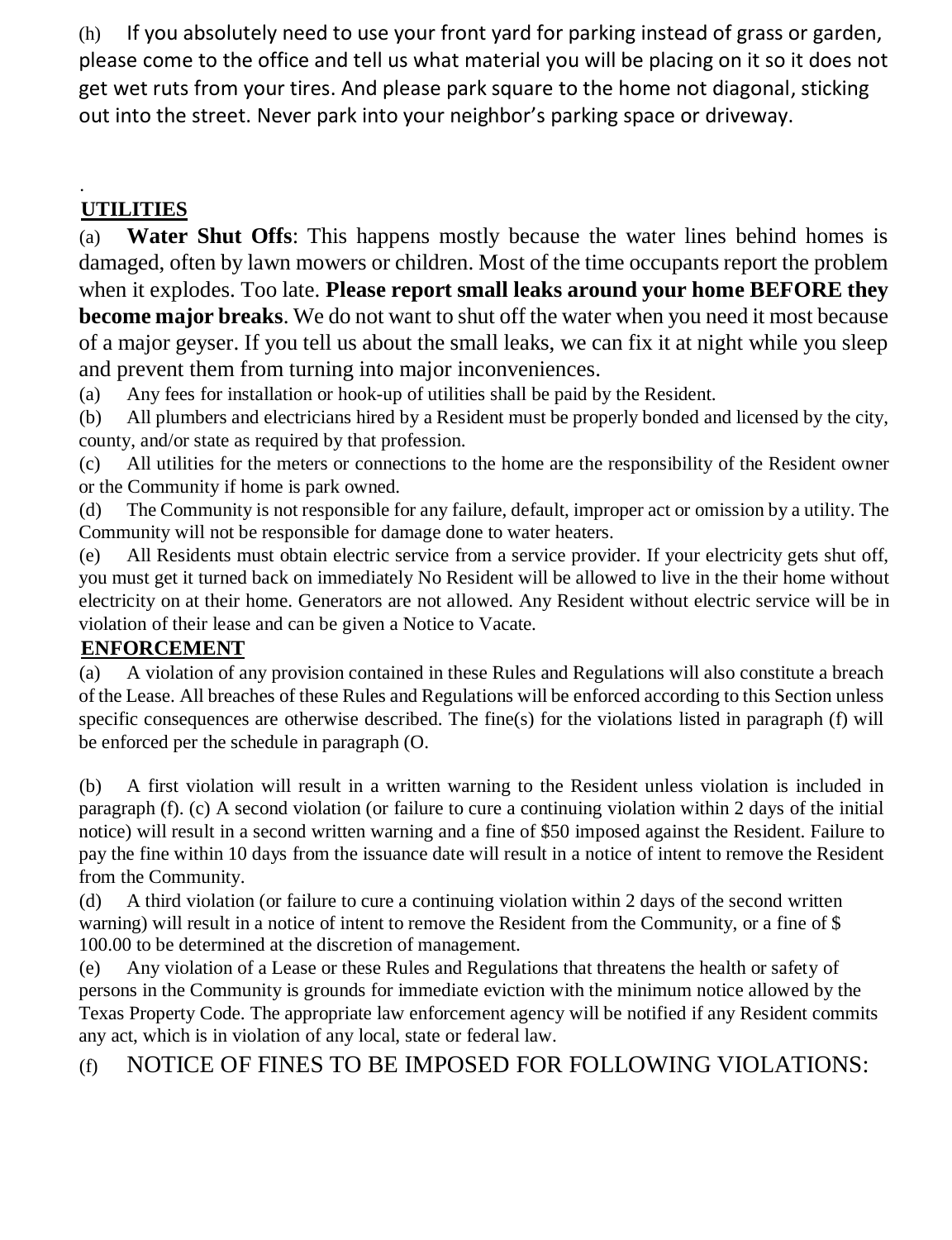# Effective May 22, 2015

The security camera system will be reviewed, or if the Manager(s) observe the violation, violators WILL be fined. Since everyone has received a warning, beginning today, we will start issuing fines as follows for these violations.

# 1st violation: \$50.00 2nd violation: \$100.00 3rd violation: Notice to Vacate / Eviction

Failure to pay the fine(s) will violate your lease and you can be given a Notice to Vacate. Fines must be paid within seven (7) days.

## TENANTS ARE RESPONSIBLE FOR THEIR FAMILY, GUESTS, AND VISITORS. TENANT WILL BE LIABLE TO PAY FOR FINES INCURRED BY THEMSELVES, FAMILY, GUESTS, AND VISITORS.

1. NOISE: All sources of noise shall be kept at a level so as not to disturb or cause complaint by other Residents. No loud parties or excessive noise is allowed at any time. Boom boxes and loud car stereos shall be kept at a level so as not to disturb any other Resident. Car stereos need to be turned down. The hours of 10:00 PM to 7:00 AM shall be "Quiet Hours", during which time noise from all sources must be restricted to a level which cannot be heard from outside the Resident's home.

## **MOVING HOMES IN/OUT**

.

(b) Management must be notified at least 48 hours in advance of the date and time Resident intends to move a home into or out of the Community. A Management representative must be present at the time of the move in or move out. Only licensed, bonded and insured home movers may move home in and out of the Community. The mover must deliver or fax a copy of his insurance certificate to the Community prior to entering the property.

(c) Resident shall be required to give Management a 30-day written notice to move out of the

Community. A "Move Out Notice" will be provided to the Resident, which includes a list of items that must be completed and paid for before the home may be removed from the Community.

(d) Once a Resident gives his 30-day notice, the space or home site will be offered to a prospective Resident at 1 1 :59 PM on the 30th day after the notice was given. In the event Resident has not vacated the space on the 30th day, Resident will be charged \$12.50 per day in rent for every day, full or partial, past his 30th day. This charge must be paid before the home will be allowed to depart.

(e) If Resident fails to notify Management in writing 30 days prior to removing their home from the Community, Resident shall be liable for 30 days rent from the date notice is actually given.

## **PRIVATE HOME SALES**

(a)Any Tenant intending to sell his/her home to another person must first give Park Management the

Right of First Refusal to purchase said home.

(b)All private sales by/between existing Tenants of a mobile home in the park must be approved by Management prior to the sale taking place.

(c)All back owed rent including late fees must be paid in full PRIOR to home being removed from park. If your lease is broken by the move, you will be held liable for the amount of rent that is left on the lease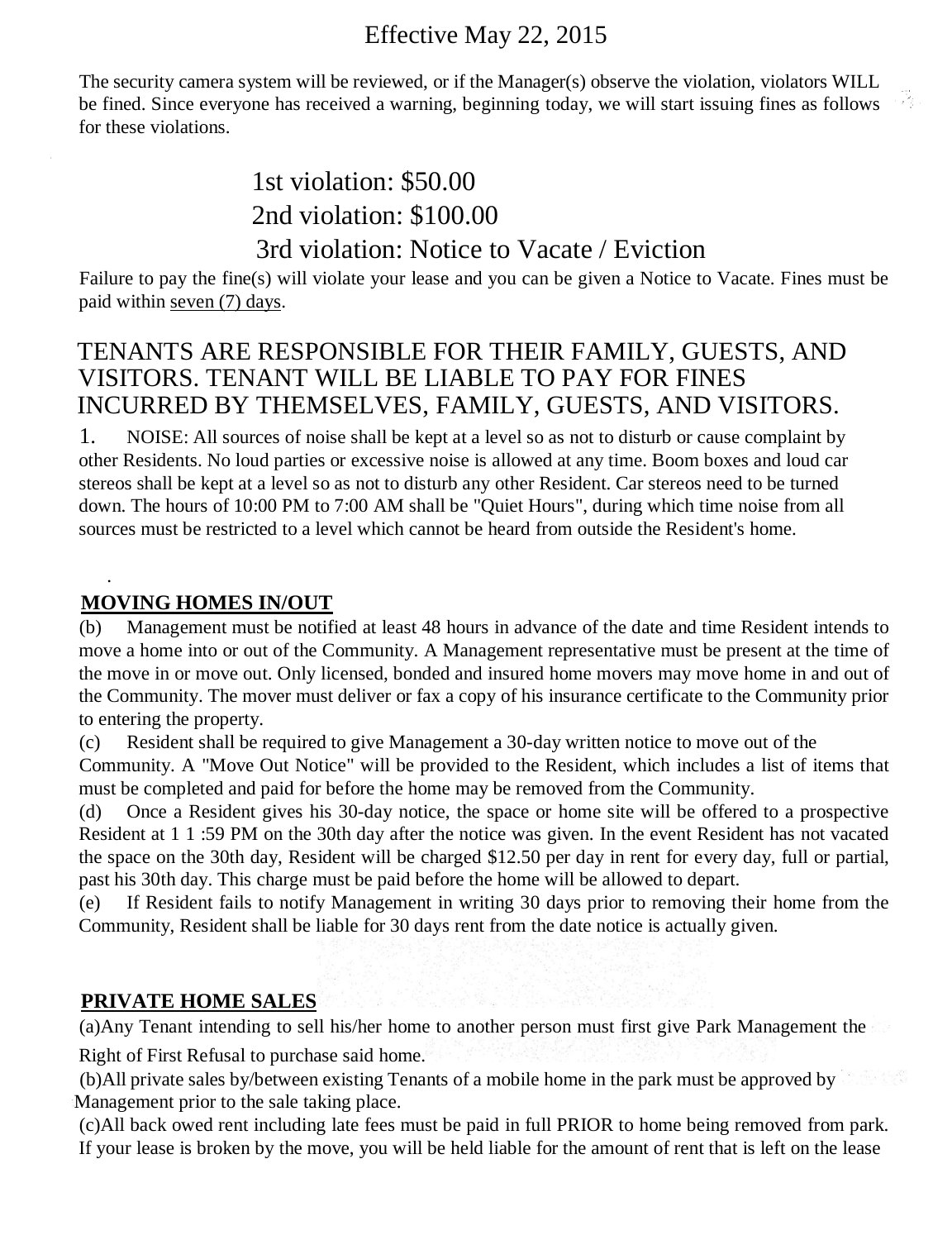and any amount due during the lease must be paid prior to moving home out of park.

(d)Failure to comply with any of these rules will result in action being taken by management including eviction, small claim, and/or fines.

## **MODIFICATION OF THE RULES AND REGULATIONS**

(a) The Community reserves the right to add to or modify these Rules and Regulations as circumstances require or change. As for the governing copy of the Rules and Regulations, the currently posted copy available at the office, will prevail. Please check the office for the most current revision of the Rules and Regulations. Should you desire a written copy for any reason, please see management at the office during working hours and request a copy.

(b) Residents must comply with all the Rules and Regulations the Community prescribes.

(c) The Community's failure to enforce any of these Rules and Regulations or its failure to insist in any instance on strict performance of any requirement herein shall not be construed as a waiver of the Rules and Regulations, or any particular rule.

(d) Notwithstanding any provision of this Section 16 to the contrary, the following violations shall be grounds for sending eviction notices without prior notice or warning of a violation of these Guidelines:

failure to notify the Community of the name of any new Resident not listed on the Community's records; violation of any federal, state, or local law, ordinance or regulation.

## **WAIVERS**

The Community's failure to enforce any provision of these Guidelines after default or breach by Resident shall not be deemed a waiver of the Community's right to enforce any and all provisions of these Guidelines upon any other default or breach by a Resident. The obligation of Resident to pay rent shall not be deemed to be waived, released, or terminated by the service of a notice to vacate, notice to terminate, notice of breach, demand for possession, or institution of any legal action against Lessee. The acceptance of any rentals or other sums due shall not be construed as a waiver of any default or breach by Lessee, nor shall the acceptance reinstate, continue or extend the term of this Lease or affect any notice, demand or suit in connection with Lease. No payment by Lessee or receipt by the Community of an amount less than the total rental and charges due shall be deemed to be payment in full, nor shall any endorsement on any check nor any letter accompanying the partial payment be deemed an accord and satisfaction, and the Community may accept the partial payment without prejudice to the Community's rights to collect the balance of rent and charges due

**Complaints** on any subject must be received in writing. Residents are encouraged to settle any disputes among themselves prior to involving Management.

The provisions of these Rules and Regulations shall be severable. If any provision is held invalid or unenforceable by any court of law for any reason whatever, the remaining provisions shall not be affected and shall remain in full force and effect. These Guidelines will be enforced by the Community to insure the health, safety, welfare, comfort, peace, and convenience of each Resident. Any Resident who violates these Guidelines may forfeit his or her right to reside in the Community.

## **EFFECTIVE DATE**

The effective date of this version of the Pearland Acres Rules and Regulations is March 1, 2018 or upon signing of new lease. I have read the rules and regulations in its entirety and agree to abide by them. I will be responsible for my family members and guests to insure that they also abide by them. I understand